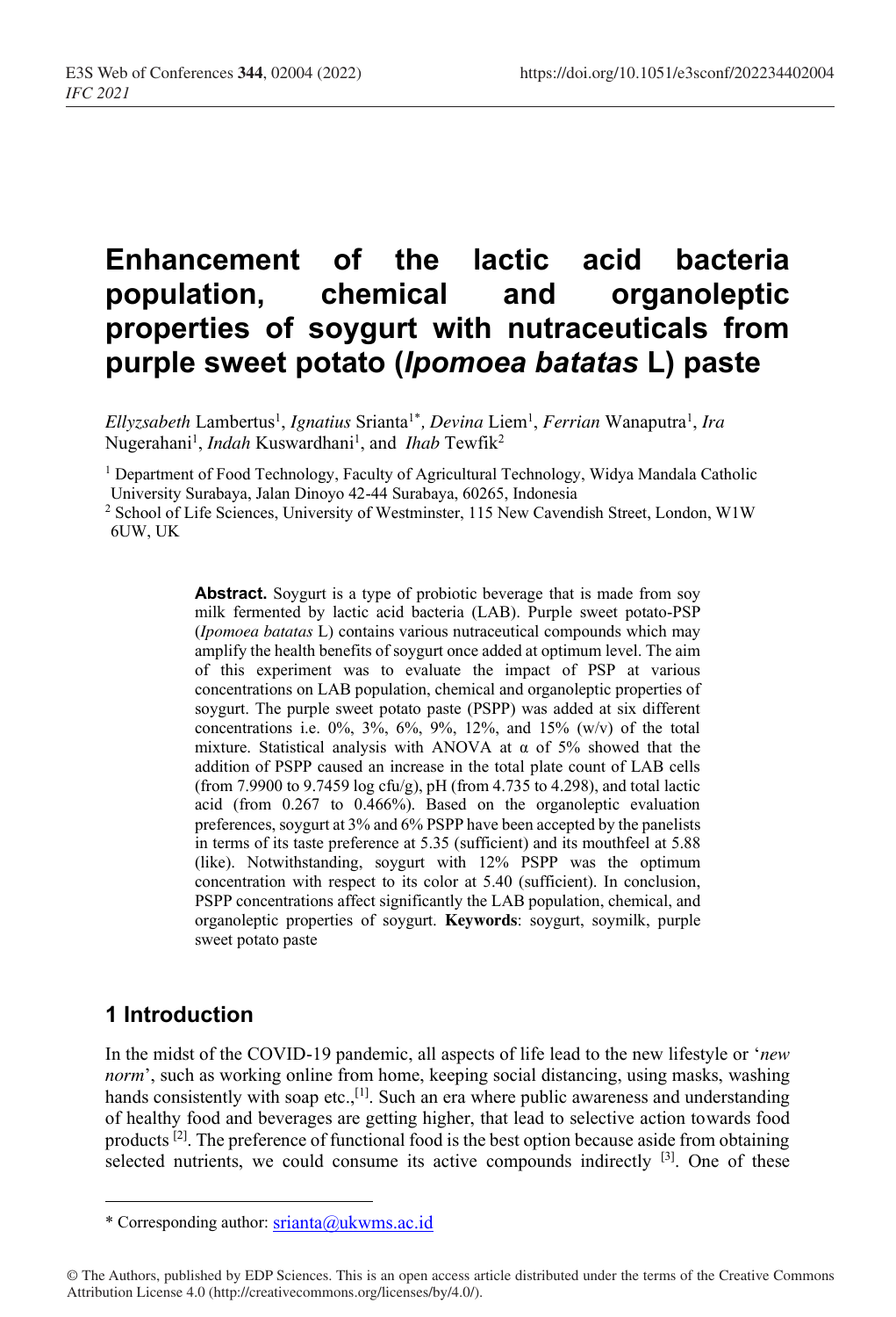functional foods that is quite attractive is probiotic that has been proven to provide health benefits over the time. A typical example of probiotic products is yogurt [4].

Yogurt is a semi-solid fermented milk product which made with or without the addition of dairy products such as skimmed milk powder and whey concentrates. Lactic acid bacteria (LAB) are common bacteria that used in yogurt manufacture such as *Streptococcus thermophilus* and *Lactobacillus bulgaricus* [5]. In general, yogurt is made from mammalian milk such as cow's milk, but with the development of food technology and diversification, plant-based milk such as soymilk has been introduced as an alternative product, thus still edible by the consumers who unable to digest cow's milk protein (casein) or cannot consume cow's milk. Nonetheless, soymilk is infamous of its beany flavor. Such unpleasant odor is originated from the formation of volatile carbonyl compounds during the catalysis of unsaturated fatty acids by lipoxygenase enzyme  $[6]$ . Hence, it is necessary to fermented soymilk into soygurt.

Soygurt that made from pure soymilk has different nutritional components than conventional cow's milk in terms of its carbohydrates content, proteins and soluble solids. Soymilk contains oligosaccharides that have not been utilized perfectly in lactic acid fermentation. With reference to Mital and Steinkrus [7], carbohydrates in soy milk are raffinose (0.07%), stachyose (0.39%) and sucrose (0.48%), however, only sucrose that can be utilized completely by LAB for cells growth. Therefore, it is necessary to add other source of carbohydrates to produce soygurt that meets the standard of conventional yogurt  $[8]$ .

Purple Sweet Potato (PSP) is a one of potential local food from Indonesia that is readily available and could be used as a source of carbohydrates in soygurt manufactured. PSP contains antioxidant, anti-cancer substances and dietary fiber that provide nutraceuticals benefit [9]. For instance, anthocyanins in PSP range from 14.68-210 mg/100 g and have potential as natural dyes [10]. Carbohydrates in PSP consist of starch, oligosaccharides (raffinose and stachyose), sucrose, glucose and fructose which could be used as nutrients source for LAB growth. Retnati et al  $^{[11]}$  reported that addition of 10% purple sweet potato filtrate into yogurt resulted in the highest LAB cells after 8 hours fermentation (3.95 x  $10^9$ ), compared to white and orange sweet potato filtrate  $(1.54 \times 10^9 \text{ and } 3.17 \times 10^9)$ . Such an increase in number of LAB cells growth would affect significantly the chemical and organoleptic properties of soygurt. Hence, the aim of this experiment was to evaluate the impact of PSP at various concentrations on LAB population, chemical and organoleptic properties of soygurt.

### **2 Materials and Methods**

### **2.1 Materials**

These are the employed materials: Soymilk "CIP", commercial *freeze-dried yogurt starter* "Yogourmet" that consists of *Lactobacillus bulgaricus*, *Streptococcus thermophilus*, and *Lactobacillus acidophilus*, sugar "Gulaku", gelatin powder "Gelnex", and purple sweet potato (*Ipomoea batatas* L) "Gluduk Putra Mas".

#### **2.2 Preparation of PSPP**

Purple sweet potato was peeled to separate the flesh from its peel, rotten or damaged part. Then it was washed with clean water and cut into several pieces. Purple sweet potato was steamed at  $98^{\circ}$ C $\pm 2^{\circ}$ C for 10 minutes and mashed with sterile mortar and pestle. Mashing process carried out under aseptic condition inside enkas. Subsequently, the PSPP was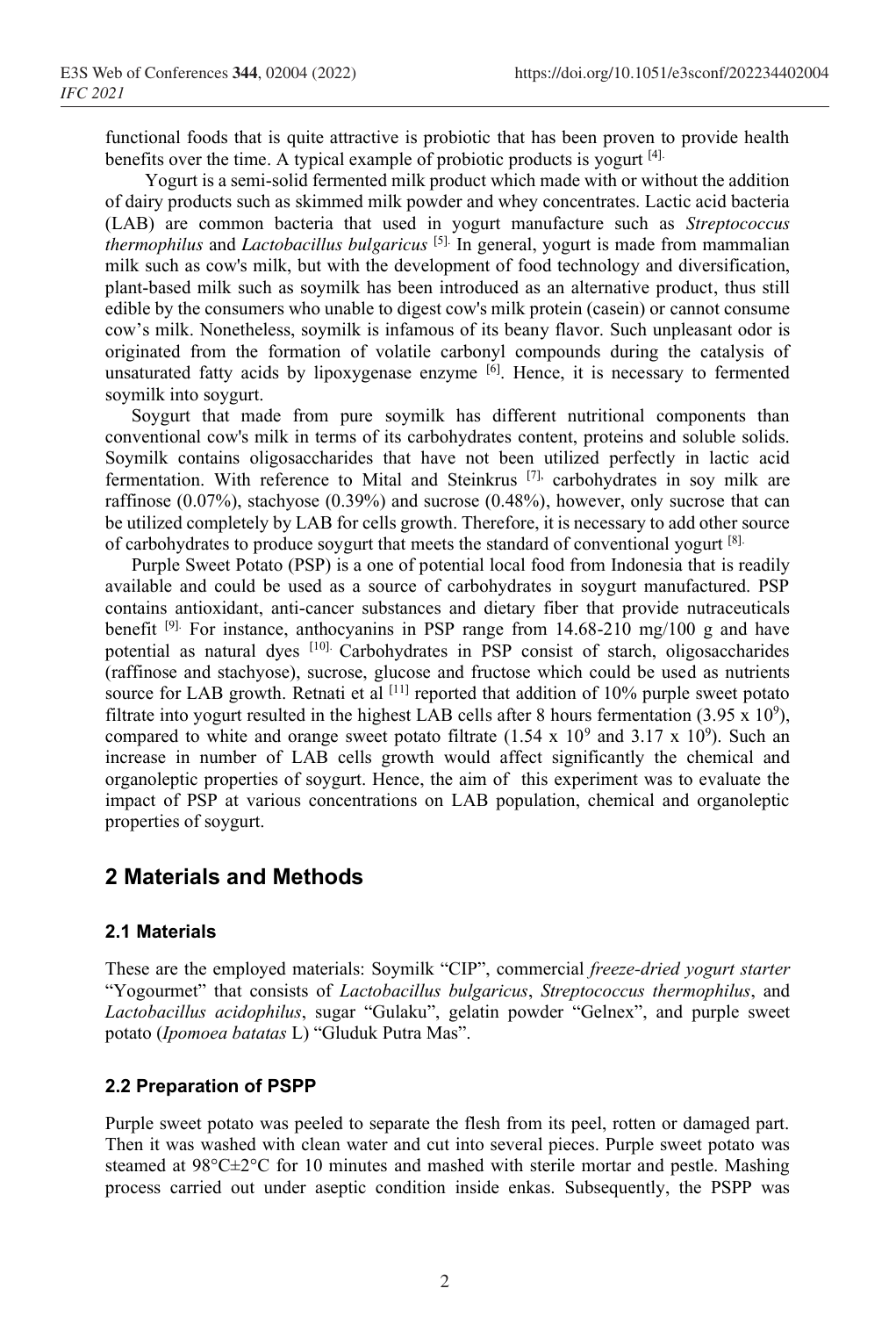weighed based on each treatment, then kept inside a sterile container and stored in frozen temperature -15°C±1°C for later use.

### **2.3 Preparation of soygurt with different concentrations of PSPP**

Soymilk was heated until the temperature reached 50 $\degree$ C then 5% of sugar (w/v) was added gradually. The soymilk was then pasteurized for 15 minutes at 80-90°C with constant stirring to avoid the sugar clumped or burnt at the bottom of the pan. Consequently, all process carried out in the laminar air flow to minimize contamination. 0.5% gelatin powder was added at temperature  $70^{\circ}$ C $\pm$ 1°C, and it was stirred evenly. The mixture was then divided into six parts as follows:  $0\%, 3\%, 6\%, 9\%, 12\%,$  and  $15\%$  PSPP (w/v), and cooled until the temperature reached 42°C±1°C. Thereafter, freeze dried yogurt starter (0.5%) was inoculated, stirred and incubated in 43°C $\pm$ 2°C for 5 hours. Manufactured soygurt was stored in 4°C $\pm$ 1°C for 17 hours.

### **2.4 Analysis of Soygurt**

The LAB population, pH and total acidity of manufactured soygurt were measured in triplicates to avoid error during the 17 hours storage at 4°C±1°C.

### **2.5 Microbiological Analysis of Soygurt**

The LAB population in the manufactured soygurt determined by the total plate count method that refers to Fardiaz  $\left[1^{\frac{2}{12}}\right]$ . It was determined by making a serial dilution to 10 of one gram of each sample of soygurt. Thereafter, 1 mL of each sample of soygurt was placed on MRS agar plates and incubated at 37°C for 48 hours. Colony counts were converted to log CFU/g.

### **2.6 pH of Soygurt**

The pH of soygurt was measured with an electronic digital-type pH meter "SI Analytics Lab-885". pH value was determined based on the methods described by Muchtadi et al <sup>[13]</sup>. Firstly, the electrode of pH meter was adjusted and calibrated at room temperature using buffer solutions of pH 4 and 7. Then, the electrode of pH meter was immersed in a sterile cup containing 25 mL of soygurt and readings were recordly directly.

### **2.7 Acidity of Soygurt**

Acidity of soygurt was calculated based on the method described by Widagdha and Nisa [14]. The acidity value estimated as the amount of 0.1 N NaOH solution (mL) used to neutralize 10 g of soygurt samples. Phenolphtalein was used as an indicator to achieve a pink color. Acidity was expressed as percentage (%) lactic acid and was computed using the following formula:

% Lactic Acid = 
$$
\frac{Volume\ of\ NaOH\ used\ (mL)x\ N\ x\ BM\ lactic\ acid}{Volume\ sample\ (mL)x\ 1000} \ x\ 100\%
$$
 (1)

### **2.8 Sensory Evaluation**

The preference test of the panelists using the Hedonic Scale Scoring method for color, taste and mouthfeel. The scale used is a sensory scale with value conversion as follows  $1 = \text{very}$ dislike;  $2 =$  dislike;  $3 =$  imperfect;  $4 =$  neutral;  $5 =$  sufficient;  $6 =$  like;  $7 =$  really like. The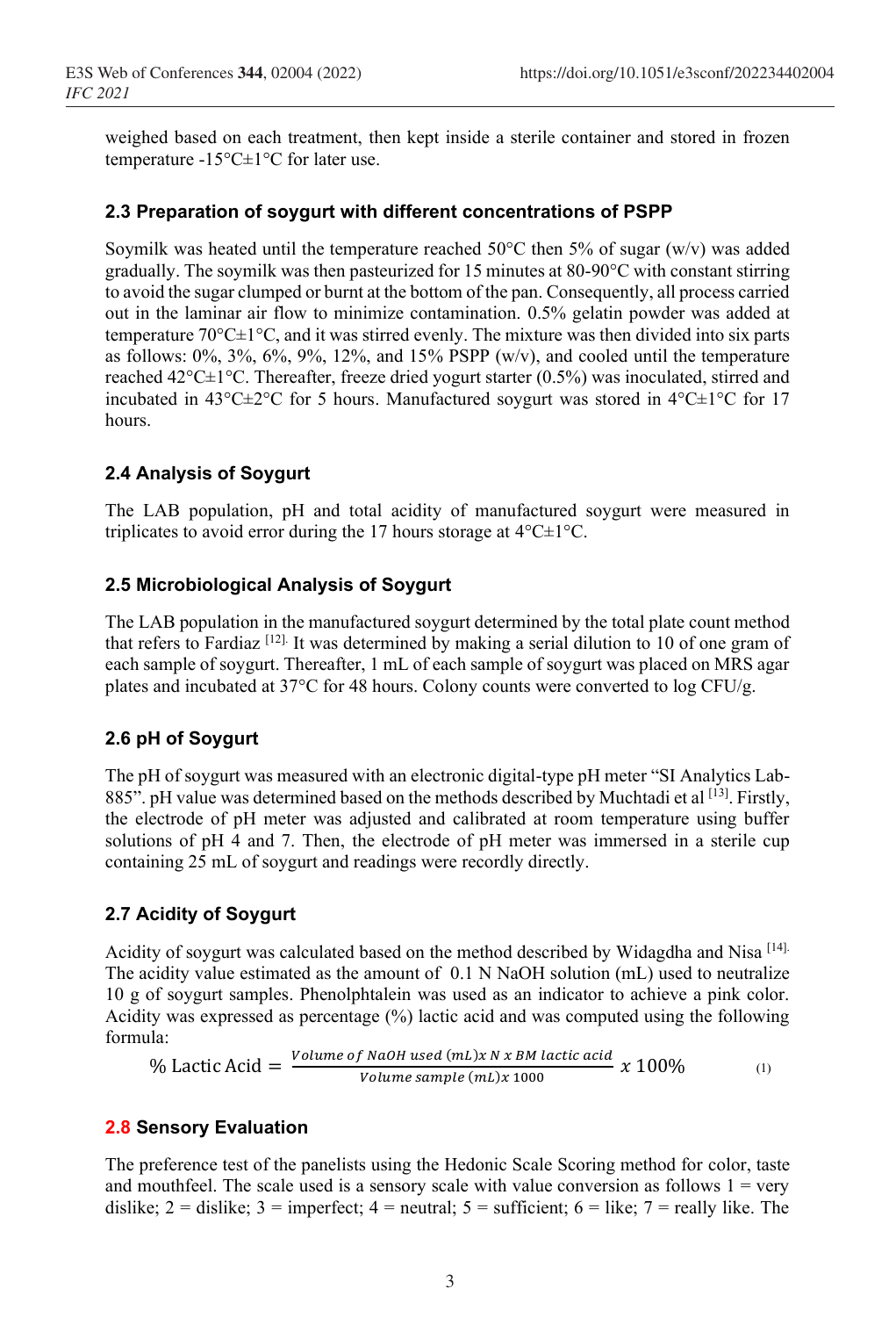organoleptic test performed by 40 untrained panelists. The test were carried out on a RAL basis as much as 25 mL of sample per concentration. Each of the panelists tested each sample and filled in a questionnaire that has been provided.

### **2.9 Statistical Analysis**

The data were analyzed by "IBM SPSS Statistics 19". Analysis of Variance (ANOVA) and Duncan Multiple Range Test (DMRT) with  $\alpha$  = 5% were used to differentiate between the mean values.

### **3 Results and Discussion**

### **3.1 Lactic Acid Bacteria Population**

Figure one (1) demonstrated the changes of lactic acid bacteria (LAB) population in all soygurt samples. Total plate count in all soygurt samples increased throughout the addition of PSPP. The higher PSPP concentration the greater total plate count in the soygurt samples. The LAB population of soygurt ranged from 7,9900-9.7459 log cfu/g. Based on the microbial population requirements of SNI 2981-2009 [15], the minimum amount of living probiotic cells are 7 log cfu/g, so all the samples had already met the criteria of fermented milk/yogurt.



**Fig. 1.** The total LAB of soygurt at different concentrations of PSPP. Means with the same superscript letter are not significantly different  $(P > 0.05)$  based on DMRT.

This study showed that concentration of PSPP in samples A1, A2, A3, and A4 did not affect significantly ( $p > 0.05$ ) LAB population in soygurt. These findings were similar to those reported by Retnati et al  $[11]$ , who demonstrated that yogurt with the addition of sweet potato filtrate had higher amount of LAB population compared to those of the control (i.e. without addition of sweet potato filtrate), nonetheless with insignificant difference. This occurrence could happen due to lack of essential nutrients to support the LAB growth, hence the formation of mass cells is limited. Furthermore, A1 had the lowest LAB population that resulted by the soymilk as the only source of nutrients. LAB could utilize the nitrogen and some of the oligosaccharides (e.g., raffinose, stachyose, and sucrose) in the soymilk, however in a very limited amount to growth [16]. Moreover, the results pointed out that A5 and A6 were significantly ( $p<0.05$ ) higher than A1, A2, and A3, which were not significant ( $p>0.05$ ) compared to A4. The significant increase of LAB population was due to the utilization of carbohydrates (starch, sucrose, maltose, glucose, and fructose), proteins, fibers, minerals, and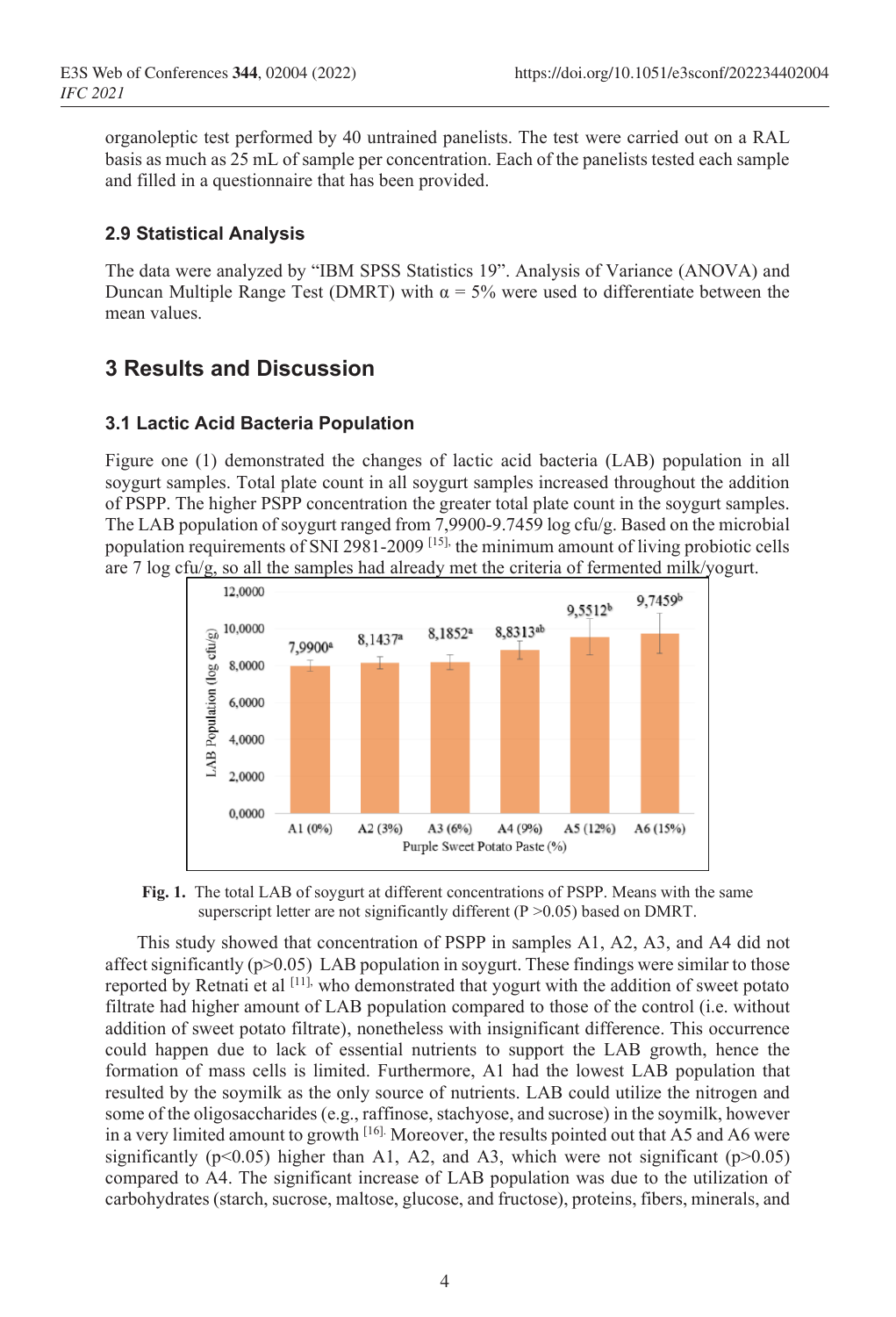vitamins  $(B_1, B_2, C, and E)$  in the PSPP by LAB as source of nutrients for the cells growth [11].

### **3.2 Chemical Properties**

**Fig. 2.** highlights that the addition of PSPP had a significant effect on the mean value of pH of soygurt samples. The statistical analysis implied that A6 presented the maximum decrease in pH values and was significantly  $(p<0.05)$  less than A1, A2, A3, and A4, which were not significant ( $p$ >0.05) compared to A5. The mean values of acidity ( $pH$ ) ranged from 4.298-4.735. PSP contains some potential macronutrients such as carbohydrates (e.g. starch, sucrose, maltose, and glucose) that is used as substrates for the growth and maintenance of cells. These saccharides able to produce lactic acid. The greater the amout of lactic acid formed during fermentation, the lower pH of the soygurt  $[17, 8]$ . These results are in accordance with Nizori et al <sup>[18]</sup>, who reported that synbiotic soygurt that inoculated with *L. bulgaricus*, *S. thermophiles*, and *L. acidophilus* could actively cooperate to produce lactic acid and other organic acids that lead to the increase of soygurt acidity.



**Fig. 2.** The pH of soygurt at different concentration of PSPP. Means with the same superscript letter are not significantly different (P>0.05) based on DMRT.

Despite the increase in acidity of manufactured soygurt displayed by A5 and A6, the statistical analysis revealed the absence of significant differences. These results are in agreement with Sintasari et al [19], who declared that during fermentation process, there is a maximum amount of substrate that could be utilized as carbon source for energy production, thus not all components in PSPP metabolized to produce lactic acid or the other organic acids.

LAB used in this study were homofermentative bacteria that produce 85% lactic acid and acetic acid, butyric acid, pyruvic acid and formic acid in small quantities from glucose conversion  $[20, 21]$ . Soygurt acidity was affected significantly (p<0.05) due to different concentrations of PSPP (**Fig. 3.**). The mean values of total acidity ranged from 0.2670% to 0.4660%. The higher the concentration of PSPP, the higher lactic acid production and subsequently the lower pH value. Value of total acidity was inversely proportional to the pH value.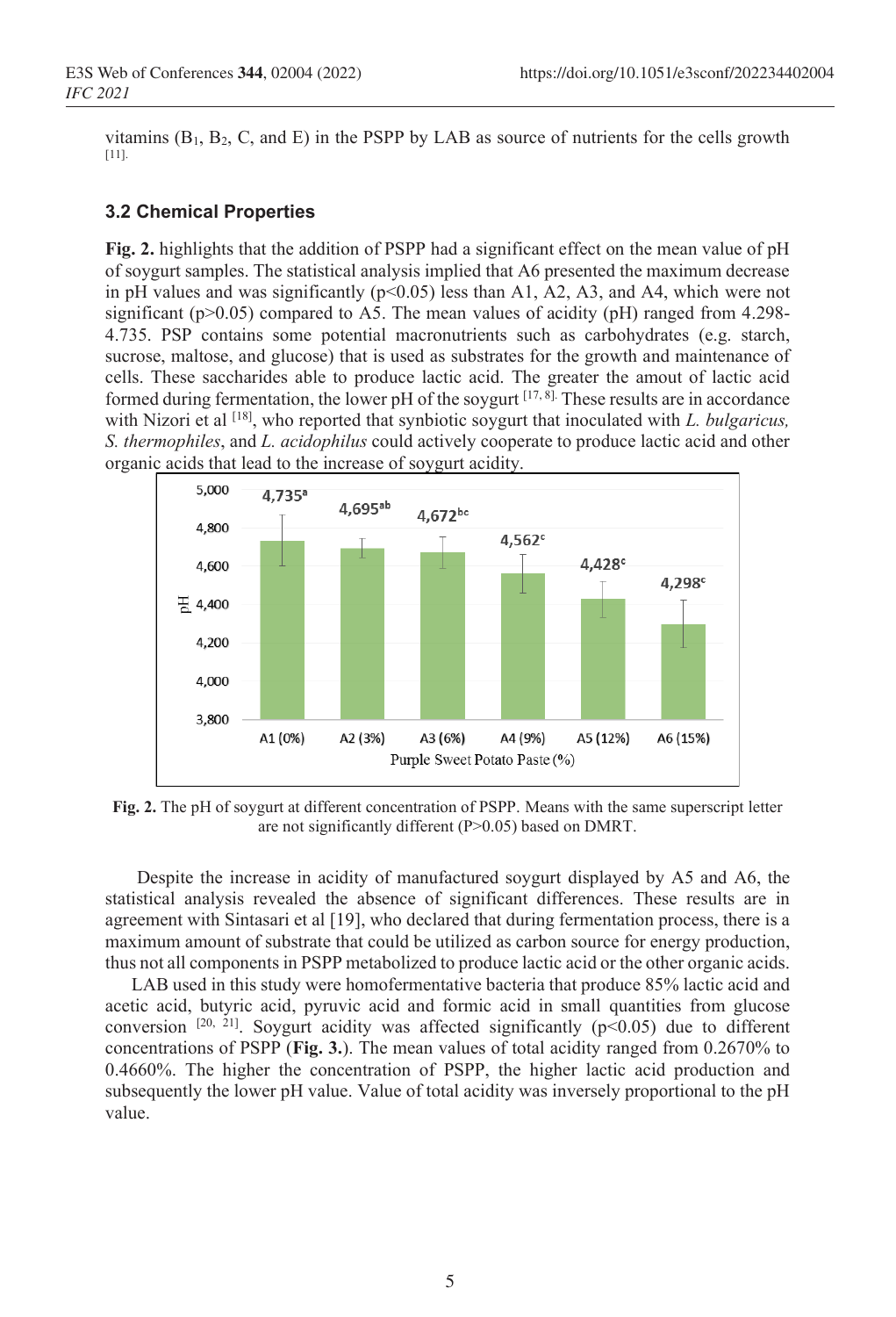

**Fig. 3.** The % lactic acid of soygurt at different concentrations of PSPP. Means with the same superscript letter are not significantly different (P > 0.05) based on DMRT.

### **3.3 Sensory Evaluation**

### *3.3.1 Color*

Based on ANOVA at  $\alpha = 5\%$ , different concentrations of PSPP had a significant effect on color preference in soygurt. Increasing the concentration of PSPP caused the color more intense. Opportunately, Soygurt with a deeper purple color was considered more attractive by the panelists.





The purple color was formed because PSP contains an antiocyanin type cyanidin 3 rhamnoside  $[22]$ . The 3%; 6%; and 9% concentrations had lower preference values than the 0% concentration. Panelists preferred 0% concentration as at this concentration, the purple color is less visible and causes a dull color-like effect.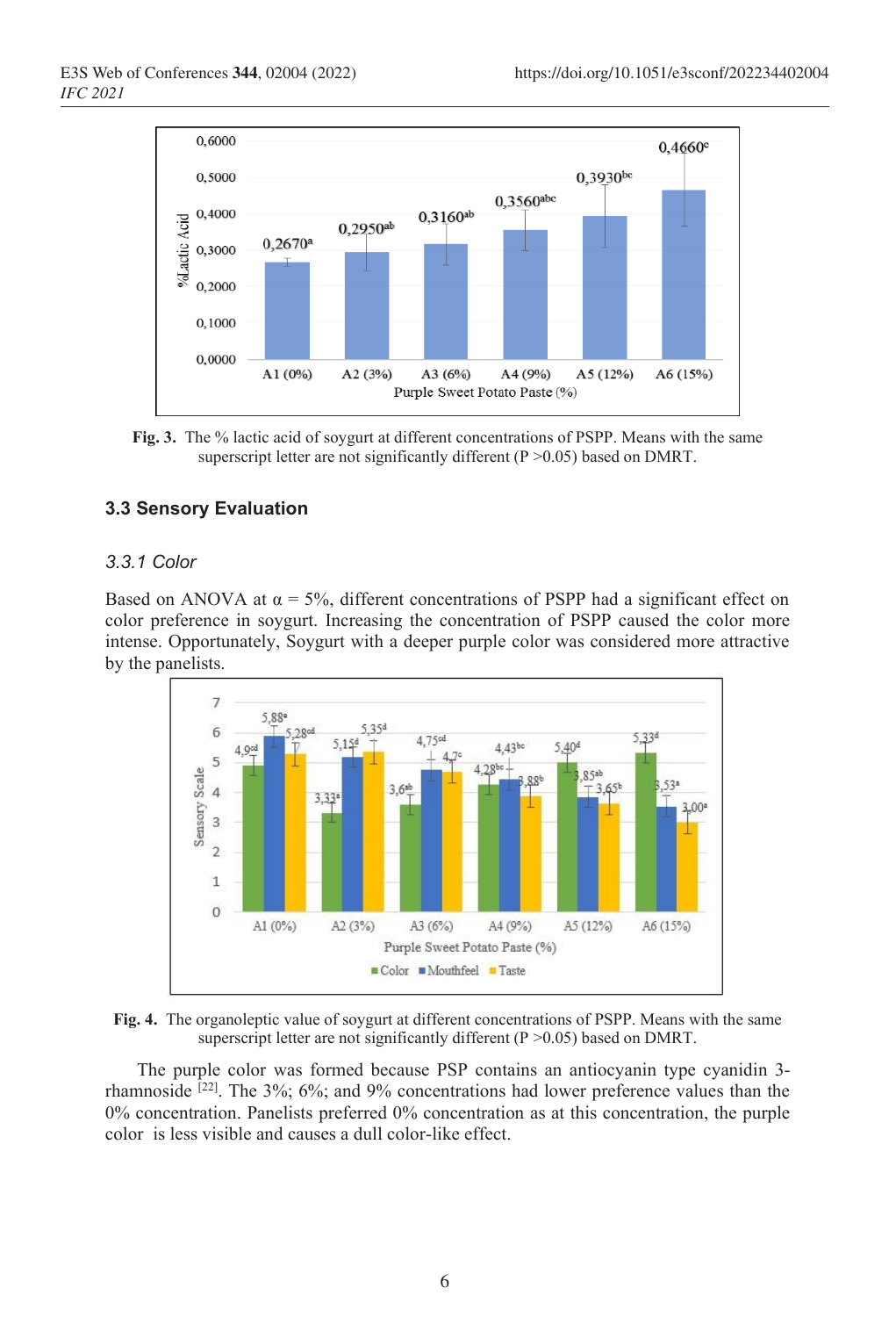### *3.3.2 Taste preference*

Based on ANOVA at  $\alpha = 5\%$ , different concentrations of PSPP had a significant effect on taste preference in soygurt. **Fig. 4** depicted that there was a decrease as the concentration of PSPP increases in organoleptic testing of taste. The addition of PSPP could be an additional source of energy for the metabolic process of LAB that led to increasing production of lactic acid, lower the pH, then resulted in sour taste  $^{[17]}$ . At concentrations of 0% and 3%, soygurt still has a sour taste that resembles the sour taste of commercial yogurt.

### *3.3.3 Mouthfeel*

Mouthfeel is the rheological property of food during the first step in the mouth. Based on ANOVA at  $\alpha$  = 5%, different concentrations of PSPP had a significant effect on mouthfeel preference in soygurt. As demonstrated in **Fig. 4**, there is a decrease in mouthfeel preference for soygurt as the concentration of PSPP increases. This is due to the carbohydrate and dietary fiber content of PSPP. According to Nisviaty [23], PSP has a high dietary fiber content of 4.72% per 100 grams. In addition to high dietary fiber, PSP also has a high starch content of 22.64%  $[24]$ . Soygurt with the addition of PSPP could increase the dissolved solids thus the texture of the manufactured soygurt feels more fibrous when entered the mouth and causes a rougher taste.

# **4 Conclusion**

The influence of PSPP concentrations on the LAB population, chemical and organoleptic of soygurt was successfully evaluated. PSPP increased LAB population, acidity scale (pH) and the production of lactic acid significantly. In addition, total lactic acid bacteria ranged from 7.9900 to 9.7459 log CFU/g, pH ranged from 4.298 to 4.735 and total lactic acid ranged from 0.267% to 0.466%. Based on the panelists score on sensory evaluation, the average color preference ranged from 3.33 to 5.40 (imperfect to sufficient), taste preference ranged from 3.00 to 5.35 (neutral to sufficient), and mouthfeel preferences ranged from between 3.53 to 5.88 (imperfect to like). These reported findings will be useful to manufacturers producing enhanced quality soygurt.

# **5 Acknowledgements**

This research was financially supported by Universitas Katolik Widya Mandala Surabaya, East Java, Indonesia.

# **6 References**

- 1. F.B. Hirawan and A.A. Verselita, Commentaries, 1-7 (2020)
- 2. N. Yansyah, Yusmarini and E. Rossi, JOM FAPERTA, **3**, 1-15 (2016)
- 3. H. Kusumayanti, R. Mahendrajaya and S. Hanindito, Metana, **12**, 26-30 (2016)
- 4. S. Butnariu and I. Sarac, Int. J. Nutr, **3**, 7-16 (2019)
- 5. R. Kaur, G. Kaur, S.K. Mishra, H. Panwar, K.K. Mishra and G.S. Brar, Intl. J. Food Ferment, **6**, 57-69 (2017)
- 6. T. Purwanto, S. Nurohmi, A. Rahadiyanti, M.D. Naufalina, Darusslam. Nutr. J, **2**, 39- 49 (2018)